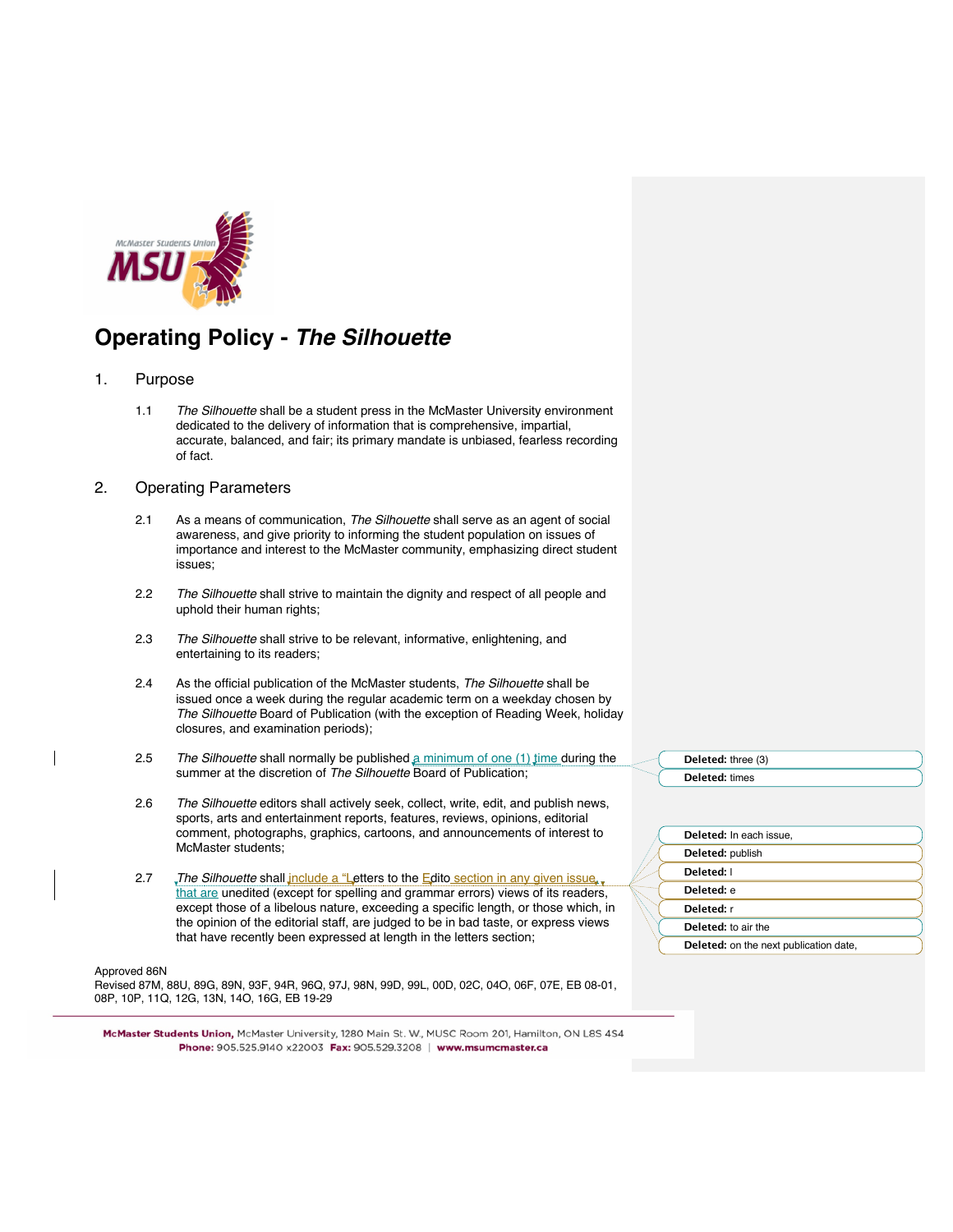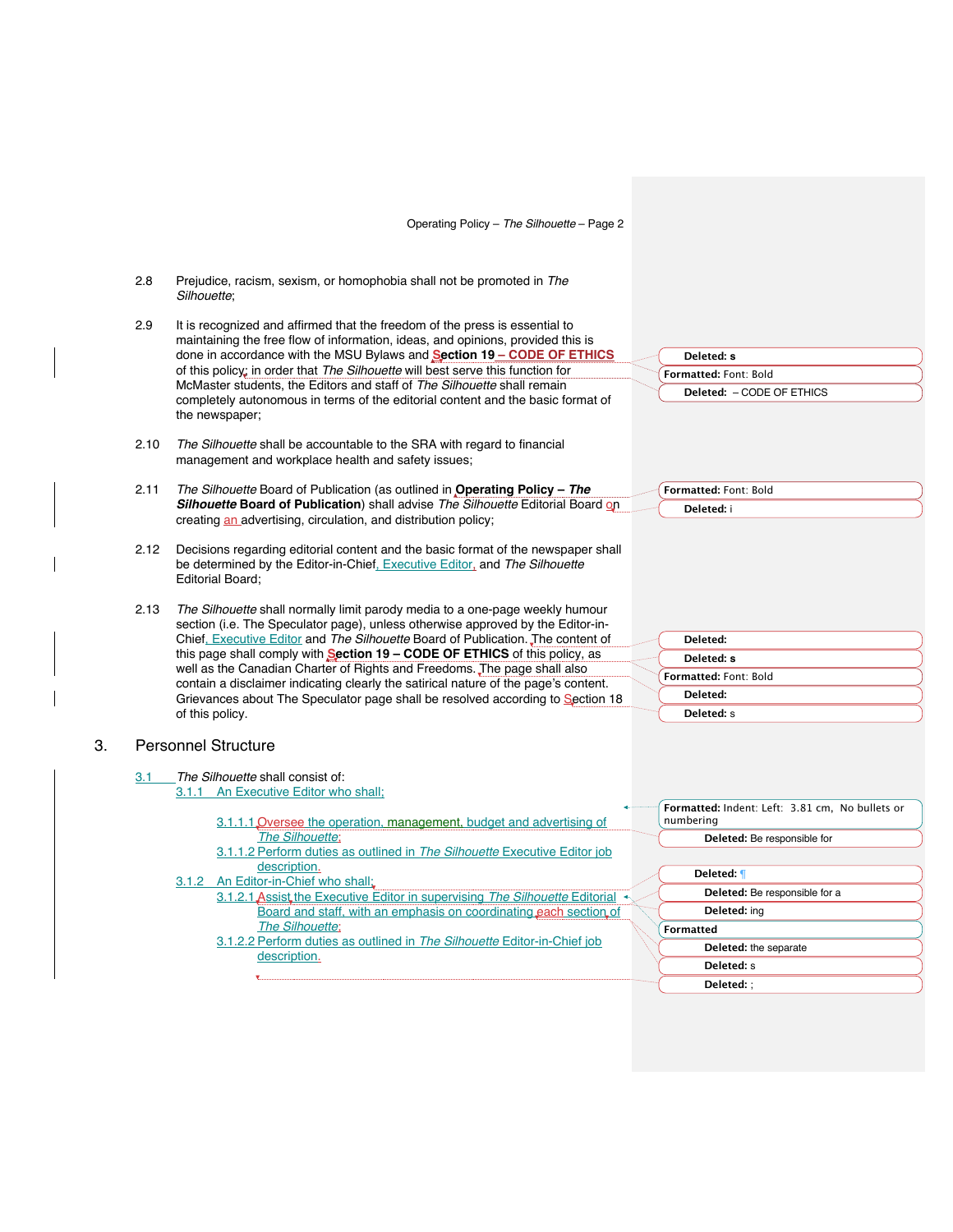| 3.1.3 A Digital Media Specialist who shall: |                                                                                                                 |                                                                          |
|---------------------------------------------|-----------------------------------------------------------------------------------------------------------------|--------------------------------------------------------------------------|
| 3.1.3.1                                     |                                                                                                                 | Deleted: Be responsible for the c reateion                               |
|                                             | 3.1.3.2 Be funded equally from the Silhouette and CFMU budget                                                   | of<br>$\left( \text{ }\text{ } \left[ 1\right] \right)$                  |
|                                             | 3.1.3.3 Createe visual multimedia content for The Silhouette in                                                 | <b>Deleted: Perfrom</b>                                                  |
|                                             | conjunction with Section Editors;                                                                               | <b>Deleted: Digitial</b>                                                 |
|                                             | 3.1.3.4 Perform duties as outlined in Digital Media Specialist job                                              | Formatted: Font: Not Italic                                              |
| description;                                |                                                                                                                 | Deleted: This position is shared with 93.3<br>CFMU.                      |
| 3.1.4 An Editorial Board consisting of:     |                                                                                                                 | Formatted: Indent: Left: 6.35 cm, No bullets or<br>numbering             |
|                                             | 3.1.4.1 The Section Editors of the Arts & Culture, News, Opinions, and                                          | Deleted: ¶                                                               |
|                                             | Sports sections who shall:                                                                                      | Deleted: 1                                                               |
|                                             |                                                                                                                 | Deleted: 1                                                               |
|                                             | 3.1.4.1.1 Coordinate the separate sections of The Silhouette;                                                   | The Editor-in-Chief who shall;[                                          |
|                                             | 3.1.4.1.2 Perform duties as outlined in The Silhouette                                                          | Be responsible for the content, operation, and                           |
|                                             | Departmental Editor job description                                                                             | budget of The Silhouette                                                 |
|                                             |                                                                                                                 | Perform duties as outlined in The Silhouette                             |
|                                             | 3.1.4.2 The Section Reporters of the Arts & Culture, News, and Sports                                           | Editor-in-Chief job description;<br>( [2])                               |
| sections who shall:                         |                                                                                                                 | Deleted: ;                                                               |
|                                             | 3.1.4.2.1 Assist the Departmental Editors in coordinating the                                                   | Deleted: Be responsible for coord                                        |
|                                             | content of that week's section in The Silhouette;                                                               | $\ldots$ [3]<br><b>Formatted</b>                                         |
|                                             | 3.1.4.2.2 Produce a minimum of one article and one piece of                                                     | (… [4])                                                                  |
|                                             | multimedia content/or article per week under the                                                                | Deleted: ;                                                               |
|                                             | direction of the Section Editor;                                                                                | Deleted: 1<br>$\left( \dots \left[ 5\right] \right)$                     |
|                                             | 3.1.4.2.3 Perform duties as outlined in The Silhouette Assistant<br>Editor job description.                     | Formatted: Indent: Left: 3.81 cm                                         |
|                                             |                                                                                                                 | Deleted: ;                                                               |
| 3.1.5 A Multimedia Team consisting of:      |                                                                                                                 | Deleted: Be responsible for assist( [6])                                 |
|                                             |                                                                                                                 | Deleted: two articles a week, one eq  [7]                                |
|                                             | 3.1.5.1 A Multimedia Editor who shall;                                                                          | Deleted: ;                                                               |
|                                             |                                                                                                                 | Formatted: Font: Not Italic                                              |
|                                             | 3.1.5.1.1 Provide quality in page design:                                                                       | <b>Formatted</b><br>$\left( \left[ 8\right] \right)$                     |
|                                             | 3.1.5.1.2 Copy-edit and correct all on-page layout errors after<br>pages have been approved by Section Editors; | Deleted: The Multimedia Editor who a<br>$\overline{}$ [9]                |
|                                             | 3.1.5.1.3 Maintain and update The Silhouette website;                                                           | Deleted: Be responsible forrovid<br>$\left[\ldots\left[10\right]\right)$ |
|                                             | 3.1.5.1.4 Manage social media accounts in conjunction with the                                                  | Deleted: cpy-editingand<br>$\left[ \dots \left[ 11\right] \right)$       |
|                                             | Social Media Coordinator:                                                                                       | Deleted: Be responsible for<br>$\overline{\ldots}$ [12])                 |
|                                             | 3.1.5.1.5 Liaise with the other Editors of The Silhouette to plan                                               | Deleted: ; mnage social media  [13]                                      |
|                                             | video and multimedia content:                                                                                   | Deleted:                                                                 |
|                                             | 3.1.5.1.6 Perform duties as outlined in The Silhouette<br>Multimedia Editor job description.                    | Deleted: :                                                               |
|                                             |                                                                                                                 |                                                                          |
|                                             | 3.1.5.2 A Social Media Coordinator who shall:                                                                   | Formatted: Font: Not Italic                                              |
|                                             |                                                                                                                 | Deleted: <i>¶</i><br>$\left( \left[ 14\right] \right)$                   |
|                                             | 3.1.5.2.1 Follow the direction of the Multimedia Editor in the                                                  | Deleted: The  Social Media Coordin( [15])                                |
|                                             | management of social media platforms, and                                                                       | Deleted: Be responsible for follo( [16])                                 |
|                                             | engagement of readership on said platforms;                                                                     | Deleted: Online                                                          |
|                                             |                                                                                                                 |                                                                          |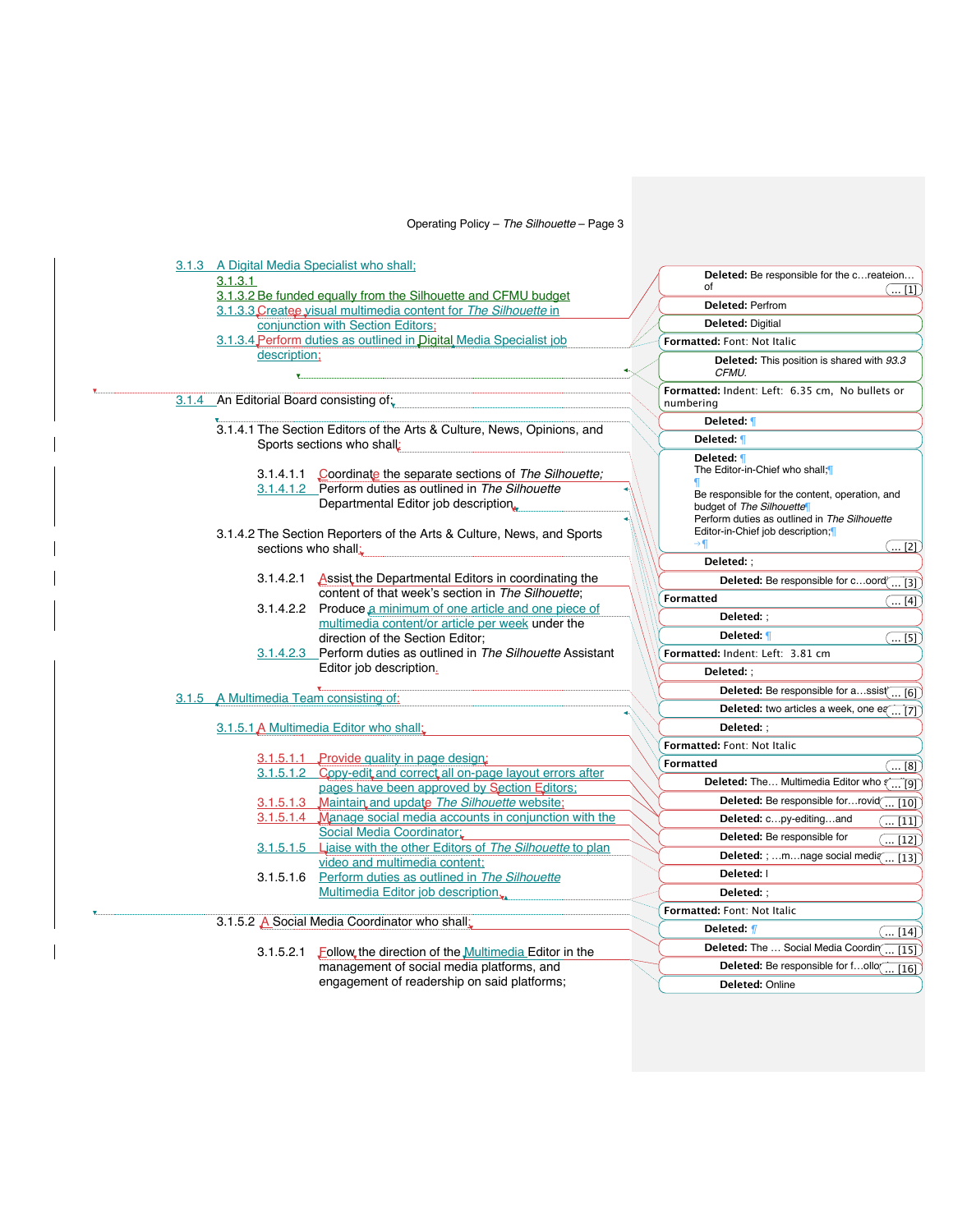|                 | Operating Policy - The Silhouette - Page 4                                                                                                           |                                                                                                   |
|-----------------|------------------------------------------------------------------------------------------------------------------------------------------------------|---------------------------------------------------------------------------------------------------|
|                 | 3.1.5.2.2 Use social media platforms to garner interest for the<br>Volunteer positions;                                                              | Deleted: volunteer                                                                                |
|                 | 3.1.5.2.3 Liaise with the Multimedia Editor. Editor-in-Chief and                                                                                     | Deleted: Online                                                                                   |
|                 | <b>Executive Editor on marketing strategies to increase</b><br>student awareness about The Silhouette.                                               | Deleted: and                                                                                      |
|                 | 3.1.5.3 A Multimedia Coordinator who shall.                                                                                                          | Deleted: The                                                                                      |
|                 |                                                                                                                                                      | <b>Deleted: Production</b>                                                                        |
|                 | 3.1.5.3.1 Under the direction of the <i>Multimedia</i> Editor <sub>+</sub> assist with                                                               | Deleted: ;                                                                                        |
|                 | page design, copy-editing and correcting all on-page                                                                                                 | <b>Deleted: Production</b>                                                                        |
|                 | layout errors after pages have been completed;                                                                                                       | <b>Deleted: Productio</b>                                                                         |
|                 | 3.1.5.3.2 Perform duties as outlined in The Silhouette,<br>Multimedia Coordinator job description.                                                   | Deleted: nProduction                                                                              |
|                 |                                                                                                                                                      |                                                                                                   |
| 3.1.6           | The <b>Executive Editor and Editor-in-Chief may</b> , with approval of the<br>Executive Board and Silhouette Board of Publications, alter the number | Deleted: ¶<br>The Online Content Coordinator who shall;<br>$\left( \,\, \left[ 17\right] \right)$ |
|                 | and responsibilities of <i>The Silhouette</i> Editors and Reporters.                                                                                 | Formatted: Font: Italic                                                                           |
|                 |                                                                                                                                                      | Deleted: e                                                                                        |
|                 | 3.1.7 A Silhouette Volunteer Staff consisting of:                                                                                                    | <b>Deleted: Aassistant Eeditors</b>                                                               |
|                 | 3.1.7.1 Casual Volunteer Contributors and Production Contributors.                                                                                   | Deleted: volunteer Writers, Reporters ( [18]                                                      |
|                 | 3.1.7.2 Formal Volunteer Staff Writers who shall:                                                                                                    | Deleted: v                                                                                        |
|                 |                                                                                                                                                      | <b>Deleted: Reporters</b>                                                                         |
|                 | 3.1.7.2.1 Perform duties depending on specified section as laid                                                                                      | Deleted: ;                                                                                        |
|                 | out by the specific Editor on a weekly rotational basis;                                                                                             | Deleted:                                                                                          |
|                 | 3.1.7.2.2 Perform duties as outlined in The Silhouette Staff<br>Writer job descriptions;                                                             | Deleted: Be responsible for p                                                                     |
|                 | 3.1.7.2.3 Be hired by:                                                                                                                               |                                                                                                   |
|                 | 3.1.7.2.3.1 The Executive Editor:                                                                                                                    | <b>Deleted:</b> ing                                                                               |
|                 | 3.1.7.2.3.2 The Editor-in-Chief:                                                                                                                     | Deleted: e                                                                                        |
|                 | 3.1.7.2.3.3 The specific Section Editor.                                                                                                             | Deleted:                                                                                          |
|                 |                                                                                                                                                      | Deleted: Reporter                                                                                 |
|                 | 3.1.7.3 Formal Volunteer Multimedia Assistants who shall;                                                                                            | Deleted:                                                                                          |
|                 |                                                                                                                                                      | <b>Formatted</b><br>([19])                                                                        |
| 3.1.7.3.1       | Perform duties assigned by the Multimedia Editor<br>on a weekly basis                                                                                | Deleted: 1                                                                                        |
| 3.1.7.3.2       | Perform duties as outlined in The Silhouette                                                                                                         | Deleted:                                                                                          |
|                 | Multimedia Assistant job description                                                                                                                 | Deleted: and                                                                                      |
|                 |                                                                                                                                                      | Deleted: s                                                                                        |
|                 | 3.1.7.4 Formal Volunteer Photo Assistants who shall;                                                                                                 | <b>Formatted</b><br>$\left( \left[ 20\right] \right)$                                             |
| 3.1.7.4.1       | Take photos assigned by the Multimedia Editor on                                                                                                     | Deleted: Be responsible for p                                                                     |
|                 | a weekly basis                                                                                                                                       | Deleted: ing                                                                                      |
| 3.1.7.4.2       | Perform duties as outlined in The Silhouette Photo                                                                                                   | <b>Formatted</b><br>$\overline{(\dots [21])}$                                                     |
|                 | <b>Assistant job description</b>                                                                                                                     | <b>Formatted</b><br>( [22])                                                                       |
| فلمستقط المرابط |                                                                                                                                                      | Deleted: Be responsible for t                                                                     |

**Deleted:** ing **Formatted:** Indent: Left: 5.71 cm

4. Personnel Selection

 $\mathbf{I}$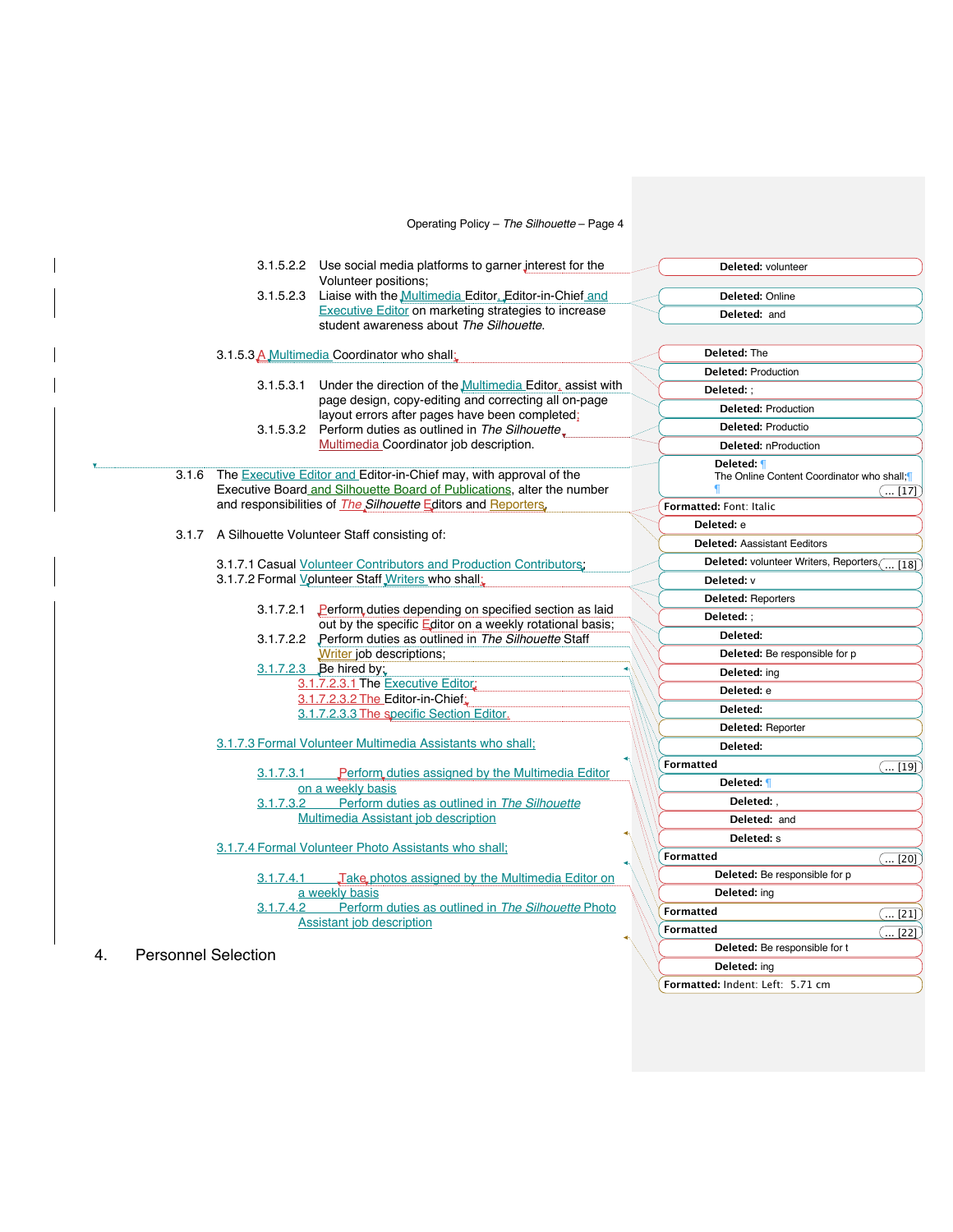| 4.1                                    | The selection of <i>The Silhouette</i> Editorial staff shall be done in the following                                       |  | Formatted: Font: Italic                                      |
|----------------------------------------|-----------------------------------------------------------------------------------------------------------------------------|--|--------------------------------------------------------------|
|                                        | manner:                                                                                                                     |  |                                                              |
|                                        | 4.1.1 The Executive Editor shall be selected by a hiring committee according to                                             |  | Formatted: Indent: Left: 2.54 cm, No bullets or<br>numbering |
|                                        | the following guidelines:                                                                                                   |  | Formatted: Font: Not Italic                                  |
|                                        | 4.1.1.1 The position shall be advertised by The Silhouette Board of                                                         |  | Deleted: position                                            |
|                                        | Publication at first notification of vacancy;<br>4.1.1.2 Applications for the position will be accepted on the MSU Website. |  | Deleted: comprise                                            |
|                                        | A minimum of five (5) business days must elapse between the                                                                 |  | Deleted: the                                                 |
|                                        | advertising of the position and the application deadline;                                                                   |  | Deleted: .                                                   |
|                                        | 4.1.1.3 The hiring committee shall consist of:                                                                              |  | Deleted: the                                                 |
|                                        | The MSU General Manager (Chair);<br>4.1.1.3.1                                                                               |  |                                                              |
|                                        | The existing Editor-in-Chief (or, if the Editor-in-<br>4.1.1.3.2                                                            |  | Deleted:,                                                    |
|                                        | Chief is applying, the most senior Editorial Board member                                                                   |  | Deleted: the                                                 |
|                                        | not applying for the position);                                                                                             |  | Deleted:                                                     |
|                                        | The Chair of The Silhouette Board of Publication:<br>4.1.1.3.3<br>4.1.1.3.4<br>One MSU Full-Time staff member to be chosen  |  | Deleted: and                                                 |
|                                        | upon consensus of the Hiring Committee.                                                                                     |  | <b>Formatted</b>                                             |
|                                        |                                                                                                                             |  | Deleted: o                                                   |
|                                        | 4.1.2 The Editor-in-Chief shall be selected by a hiring committee according to                                              |  | Deleted: other                                               |
|                                        | the following guidelines:                                                                                                   |  | Deleted: f                                                   |
|                                        |                                                                                                                             |  | Deleted: t                                                   |
|                                        | 4.1.2.1 The position shall be advertised by the Executive Editor in The                                                     |  | Deleted: existing Editor-in-Chief                            |
|                                        | Silhouette no later than the fourth week of January;<br>4.1.2.2 Applications for the position shall be accepted on the MSU  |  | Deleted: will                                                |
|                                        | Website. A minimum of five (5) business days must elapse                                                                    |  | Deleted: in The Silhouette office and                        |
|                                        | between the advertising of the position and the application                                                                 |  | Deleted:                                                     |
|                                        | deadline:                                                                                                                   |  |                                                              |
|                                        | 4.1.2.3 The hiring committee shall consist of:                                                                              |  | Deleted: comprise                                            |
|                                        | 4.1.2.3.1<br>4.1.2.3.2<br>The Executive Editor (Chair);                                                                     |  | Deleted: The the MSU General Manager<br>(Chair)              |
|                                        | The outgoing Editor-in-Chief (or, if the Editor-in-<br>4.1.2.3.3                                                            |  | Deleted: .                                                   |
|                                        | Chief is reapplying, the most senior Editorial Board                                                                        |  | Deleted: the                                                 |
|                                        | member not applying for the position);                                                                                      |  | Deleted:                                                     |
|                                        | The Chair of The Silhouette Board of Publication:                                                                           |  | Deleted: the e                                               |
|                                        | 4.1.3 The Digital Media Specialist shall be selected by a hiring committee                                                  |  | <b>Deleted:</b> existing                                     |
|                                        | according to the following quidelines:                                                                                      |  | Deleted: ),                                                  |
|                                        | 4.1.3.1 The position shall be advertised by The Silhouette Executive                                                        |  | Deleted: the                                                 |
|                                        | Editor and 93.3 CFMU Administrative Director at first notification                                                          |  | Deleted: .                                                   |
|                                        | of vacancy:                                                                                                                 |  |                                                              |
|                                        | 4.1.3.2 Applications for the position will be accepted on the MSU Website.                                                  |  | Deleted: 1                                                   |
|                                        | A minimum of five (5) business days must elapse between the<br>advertising of the position and the application deadline;    |  | Formatted: Font: Italic                                      |
| The hiring committee shall consist of. |                                                                                                                             |  | Deleted: ¶                                                   |
|                                        | The Executive Editor (Co-Chair)<br>4.1.3.2.1                                                                                |  | <b>Deleted: The Silhouette</b>                               |
|                                        | The CFMU Administrative Director (Co-Chair);<br>4.1.3.2.2                                                                   |  | Formatted: Font: Not Italic                                  |
|                                        | 4.1.3.2.3<br>The Editor-in-Chief, and                                                                                       |  | Deleted: .                                                   |
|                                        |                                                                                                                             |  | Deleted: the                                                 |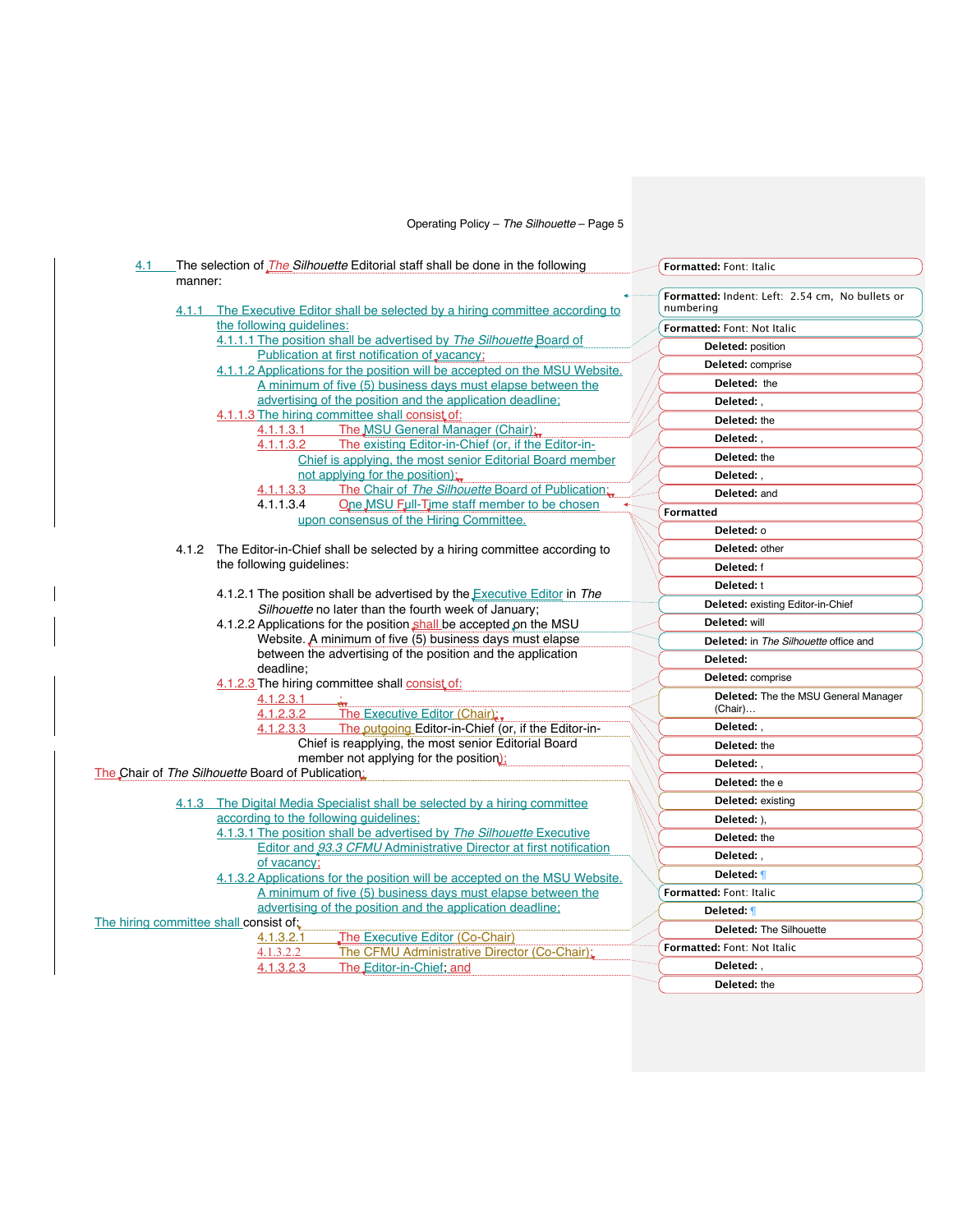|    |     |       | 4.1.3.2.4                                                                                                                                                                                                                                                                                      | pOne MSU Full-Time staff member to be chosen                                                                                                                           |                          | Deleted: and                                                                                                                                                               |
|----|-----|-------|------------------------------------------------------------------------------------------------------------------------------------------------------------------------------------------------------------------------------------------------------------------------------------------------|------------------------------------------------------------------------------------------------------------------------------------------------------------------------|--------------------------|----------------------------------------------------------------------------------------------------------------------------------------------------------------------------|
|    |     |       |                                                                                                                                                                                                                                                                                                | upon consensus of the Silhouette Board of Publications                                                                                                                 |                          | Deleted: other                                                                                                                                                             |
|    |     |       |                                                                                                                                                                                                                                                                                                | and CFMU Board of Directors                                                                                                                                            |                          | Deleted: f                                                                                                                                                                 |
|    |     |       |                                                                                                                                                                                                                                                                                                | 4.1.4 The remaining members of the Editorial Board will be selected by a hiring                                                                                        |                          | Deleted: t                                                                                                                                                                 |
|    |     |       |                                                                                                                                                                                                                                                                                                | committee according to the following guidelines:                                                                                                                       |                          | <b>Formatted</b>                                                                                                                                                           |
|    |     |       |                                                                                                                                                                                                                                                                                                |                                                                                                                                                                        |                          | Deleted: of the Hiring Committee                                                                                                                                           |
|    |     |       | Editor.                                                                                                                                                                                                                                                                                        | 4.1.4.1 The first positions filled will be Section Editors and the Multimedia                                                                                          |                          | Deleted: Managing Editor, Production Editor<br>and Online Editor;                                                                                                          |
|    |     |       |                                                                                                                                                                                                                                                                                                | 4.1.4.2 The hiring committee for this position shall include the outgoing                                                                                              |                          | Deleted: these                                                                                                                                                             |
|    |     |       |                                                                                                                                                                                                                                                                                                | Editor-in-Chief or designate, the incoming Editor-in-Chief or<br>designate, and the Executive                                                                          |                          | Deleted: first                                                                                                                                                             |
|    |     |       |                                                                                                                                                                                                                                                                                                | 4.1.4.3 Editor; the committee shall be chaired by the Editor-in-Chief or                                                                                               |                          | Deleted: s                                                                                                                                                                 |
|    |     |       | designate;<br>include:                                                                                                                                                                                                                                                                         | 4.1.4.4 The hiring committee for all remaining Silhouette positions shall                                                                                              |                          | <b>Deleted:</b> the Chair of the Board of<br>Publications, and one (1) MSU Executive<br>Board member                                                                       |
|    |     |       | 4.1.4.4.1                                                                                                                                                                                                                                                                                      | outgoing Editor-in-Chief or designate,                                                                                                                                 |                          | <b>Deleted: Editorial Board</b>                                                                                                                                            |
|    |     |       | 4.1.4.4.2                                                                                                                                                                                                                                                                                      | the incoming Editor-in-Chief or designate, and the                                                                                                                     |                          | Deleted: the                                                                                                                                                               |
|    |     |       | 4.1.4.5 Executive Editor                                                                                                                                                                                                                                                                       |                                                                                                                                                                        |                          | <b>Formatted</b>                                                                                                                                                           |
|    |     |       |                                                                                                                                                                                                                                                                                                | 4.1.4.5.1.1 In the event that hiring takes place mid-year, a revised                                                                                                   |                          | Deleted:                                                                                                                                                                   |
|    |     |       |                                                                                                                                                                                                                                                                                                | hiring committee would be comprised of:                                                                                                                                |                          | <b>Deleted: Managing Editor</b>                                                                                                                                            |
|    |     |       |                                                                                                                                                                                                                                                                                                | 4.1.4.5.1.1.1 the Editor-in-Chief and,                                                                                                                                 |                          | <b>Formatted</b>                                                                                                                                                           |
|    |     |       |                                                                                                                                                                                                                                                                                                | 4.1.4.5.1.2 the <b>Executive Editor</b> , and the Chair of the Board<br>of Publications.<br>4.1.4.6 All paid positions for the upcoming volume of The Silhouette shall |                          | Deleted: or designate; the committee shall<br>invite the MSU Executive Board to send a<br>member to participate as a non-voting<br>representative on the hiring committee; |
|    |     |       |                                                                                                                                                                                                                                                                                                | be filled by one (1) month following the final issue of current                                                                                                        |                          | Deleted:                                                                                                                                                                   |
|    |     |       |                                                                                                                                                                                                                                                                                                | volume of The Silhouette.                                                                                                                                              |                          | <b>Formatted</b>                                                                                                                                                           |
|    |     | 4.1.5 |                                                                                                                                                                                                                                                                                                | Silhouette Volunteer Staff will be selected by a hiring committee                                                                                                      |                          | Deleted: existing                                                                                                                                                          |
|    |     |       |                                                                                                                                                                                                                                                                                                | according to the following guidelines:<br>4.1.5.1 The hiring committee for these positions shall include the                                                           |                          | Formatted: Indent: Left: 6.35 cm, Tab stops: Not<br>at 8.25 cm                                                                                                             |
|    |     |       |                                                                                                                                                                                                                                                                                                | Editor-in-Chief or designate, the Executive Editor or                                                                                                                  |                          | Deleted: Managing                                                                                                                                                          |
|    |     |       |                                                                                                                                                                                                                                                                                                | designate, and the Section Editor; the committee shall be<br>chaired by the Editor-in-Chief or designate                                                               |                          | Deleted: two (2) weeks                                                                                                                                                     |
|    |     |       |                                                                                                                                                                                                                                                                                                |                                                                                                                                                                        |                          | <b>Formatted</b>                                                                                                                                                           |
| 5. |     |       | The Editorial Board                                                                                                                                                                                                                                                                            |                                                                                                                                                                        |                          | <b>Formatted</b>                                                                                                                                                           |
|    |     |       |                                                                                                                                                                                                                                                                                                |                                                                                                                                                                        |                          | <b>Deleted:</b> s                                                                                                                                                          |
|    | 5.1 |       | The Editorial Board shall consist of all paid staff members listed under Section 3.<br>and be chaired by the <b>Executive Editor</b> .<br>The Editor-in-Chief and Executive Editor, shall formulate The Silhouette Editorial<br>Policy as per The Silhouette purpose and operating parameters; |                                                                                                                                                                        |                          | Deleted: .1.1 The Editorial Board                                                                                                                                          |
|    |     |       |                                                                                                                                                                                                                                                                                                |                                                                                                                                                                        | Deleted: Editor-in-Chief |                                                                                                                                                                            |
|    |     |       |                                                                                                                                                                                                                                                                                                |                                                                                                                                                                        |                          | <b>Deleted:</b> The Editorial Board shall advise                                                                                                                           |
|    | 5.2 |       |                                                                                                                                                                                                                                                                                                |                                                                                                                                                                        |                          | Deleted: the                                                                                                                                                               |
|    |     |       |                                                                                                                                                                                                                                                                                                |                                                                                                                                                                        |                          |                                                                                                                                                                            |
|    | 5.3 |       |                                                                                                                                                                                                                                                                                                | Members of the Editorial Board shall vote on any issue or policy submitted for its                                                                                     |                          | Deleted: both t                                                                                                                                                            |
|    |     |       |                                                                                                                                                                                                                                                                                                | consideration: decisions aboll be considered binding if nessed by a mojerity of                                                                                        |                          | Deleted: i and.                                                                                                                                                            |

**Deleted:** i

**Deleted: n** conjunction with them,

5.3 Members of the Editorial Board shall vote on any issue or policy submitted for its consideration; decisions shall be considered binding if passed by a majority of participating Editorial Board members;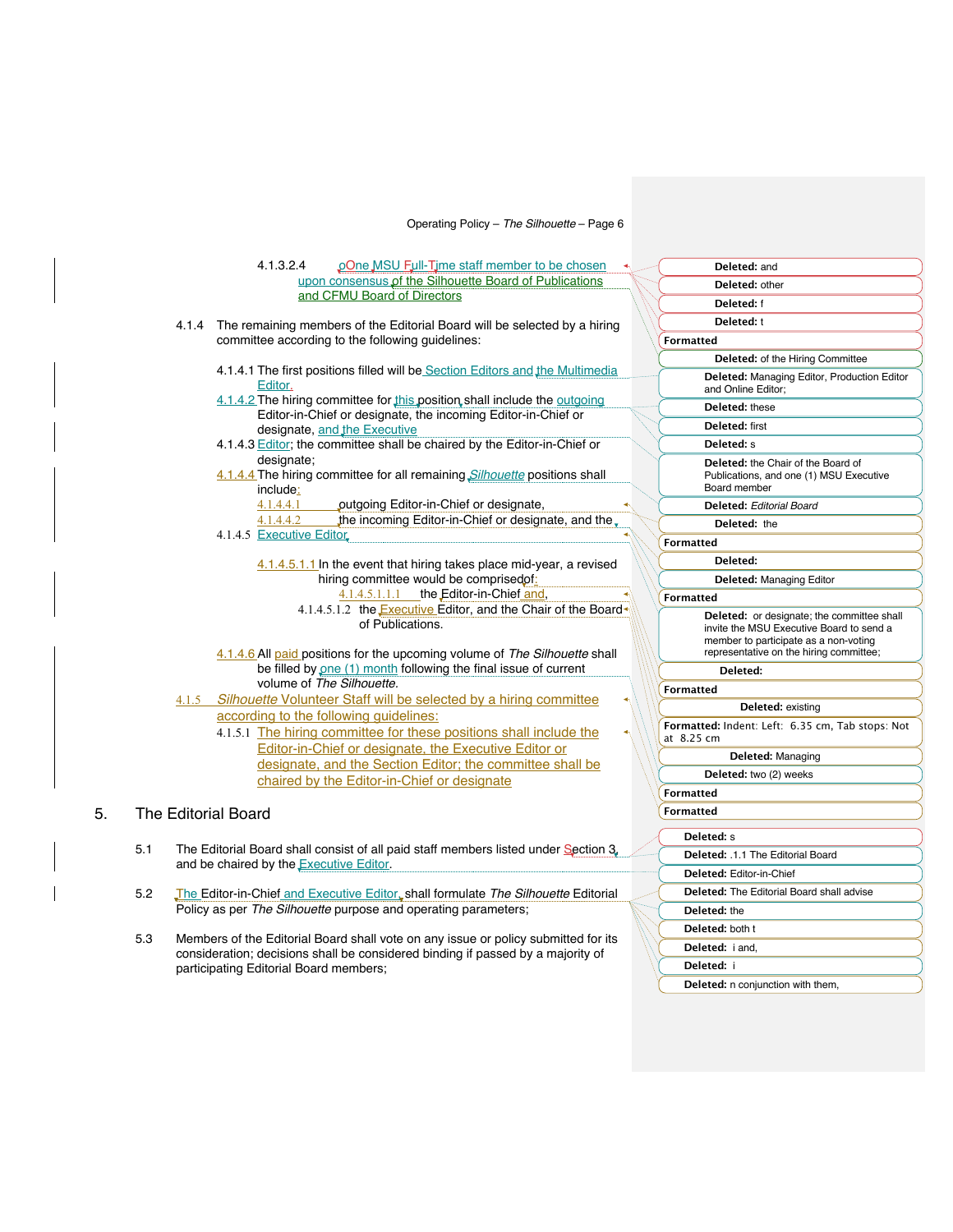|    | 5.4 | There shall be at least one (1) Editorial Board meeting each week, called by the<br>Editor-in-Chief in consultation with Editorial Board members; meetings shall be<br>chaired by the Editor-in-Chief; |                                                                                                                                                                                                    |
|----|-----|--------------------------------------------------------------------------------------------------------------------------------------------------------------------------------------------------------|----------------------------------------------------------------------------------------------------------------------------------------------------------------------------------------------------|
|    | 5.5 | Quorum for such meetings shall be 50% of the Editorial Board;                                                                                                                                          |                                                                                                                                                                                                    |
|    | 5.6 | The Editor-in-Chief and Executive Editor may, in conjunction with the support of<br>the majority of the Editorial Board, enact, repeal, or amend portions of the<br><b>Publication Policy;</b>         | Deleted: <#>A special meeting shall be held within<br>the first month of regular publication to formulate or<br>amend the publication policy of The Silhouette;                                    |
|    | 5.7 | All Editorial Board staff and hired Volunteer Staff are permitted to attend weekly                                                                                                                     | <b>Deleted:</b> Unless the Editor-in-Chief deems a                                                                                                                                                 |
|    |     | <b>Editorial Board meetings.</b>                                                                                                                                                                       | portion of an Editorial Board meeting to be in<br>closed session, any Silhouette Reporting Staff, or                                                                                               |
| 6. |     | Dismissal                                                                                                                                                                                              | any Volunteer Staff who have made at least three<br>(3) contributions in a period of seven (7)<br>consecutive weeks, may attend and participate, but<br>not vote, in all Editorial Board meetings. |
|    | 6.1 | Any part time paid staff member may be dismissed from employment with The<br>Silhouette by a three-quarters majority vote of The Silhouette Board of                                                   | Deleted: part-time paid                                                                                                                                                                            |
|    |     | Publication. This decision shall be subject to ratification by the MSU Executive                                                                                                                       | Deleted:                                                                                                                                                                                           |
|    |     | Board;                                                                                                                                                                                                 |                                                                                                                                                                                                    |
|    | 6.2 | A member may be dismissed for any of the following reasons:                                                                                                                                            |                                                                                                                                                                                                    |
|    |     | 6.2.1 Acting in contempt or contrary to this policy or any policy of The<br>Silhouette:                                                                                                                |                                                                                                                                                                                                    |
|    |     | 6.2.2 Acting in contempt or contrary to any known decision of the staff or the<br>Editorial Board taken with quorum present;                                                                           |                                                                                                                                                                                                    |
|    |     | 6.2.3 Abuse of rights, privileges, or duties as a Silhouette Staff Member.                                                                                                                             | Formatted: Font: Italic                                                                                                                                                                            |
|    | 6.3 | The member being dismissed shall be informed of all complaints against him/her                                                                                                                         | <b>Deleted: Editor</b>                                                                                                                                                                             |
|    |     | that are connected to the motion, and shall be allowed to respond to them at the<br>meeting where the motion is brought forward;                                                                       |                                                                                                                                                                                                    |
|    |     |                                                                                                                                                                                                        | Formatted: Indent: Left: 2.54 cm, No bullets or<br>numbering                                                                                                                                       |
|    | 6.4 | Full-time positions will follow the MSU full-time employment policy<br>procedures for dismissal                                                                                                        |                                                                                                                                                                                                    |
|    | 6.5 | A volunteer staff member or contributor may be banned from working for the<br>paper by their section head after consultation with the Editor-in-Chief and                                              | Deleted: his/her                                                                                                                                                                                   |
|    |     | Executive Editor. Records of this will be kept on file in The Silhouette office for                                                                                                                    | <b>Deleted: Managing Editor</b>                                                                                                                                                                    |
|    |     | seven years;                                                                                                                                                                                           | Deleted:                                                                                                                                                                                           |
|    | 6.6 | Decisions on dismissal or banning of volunteers, staff members or contributors                                                                                                                         | Deleted: in a                                                                                                                                                                                      |
|    |     | may be appealed to The Silhouette Board of Publication.                                                                                                                                                | Deleted:                                                                                                                                                                                           |
|    |     |                                                                                                                                                                                                        |                                                                                                                                                                                                    |

7. Vacancies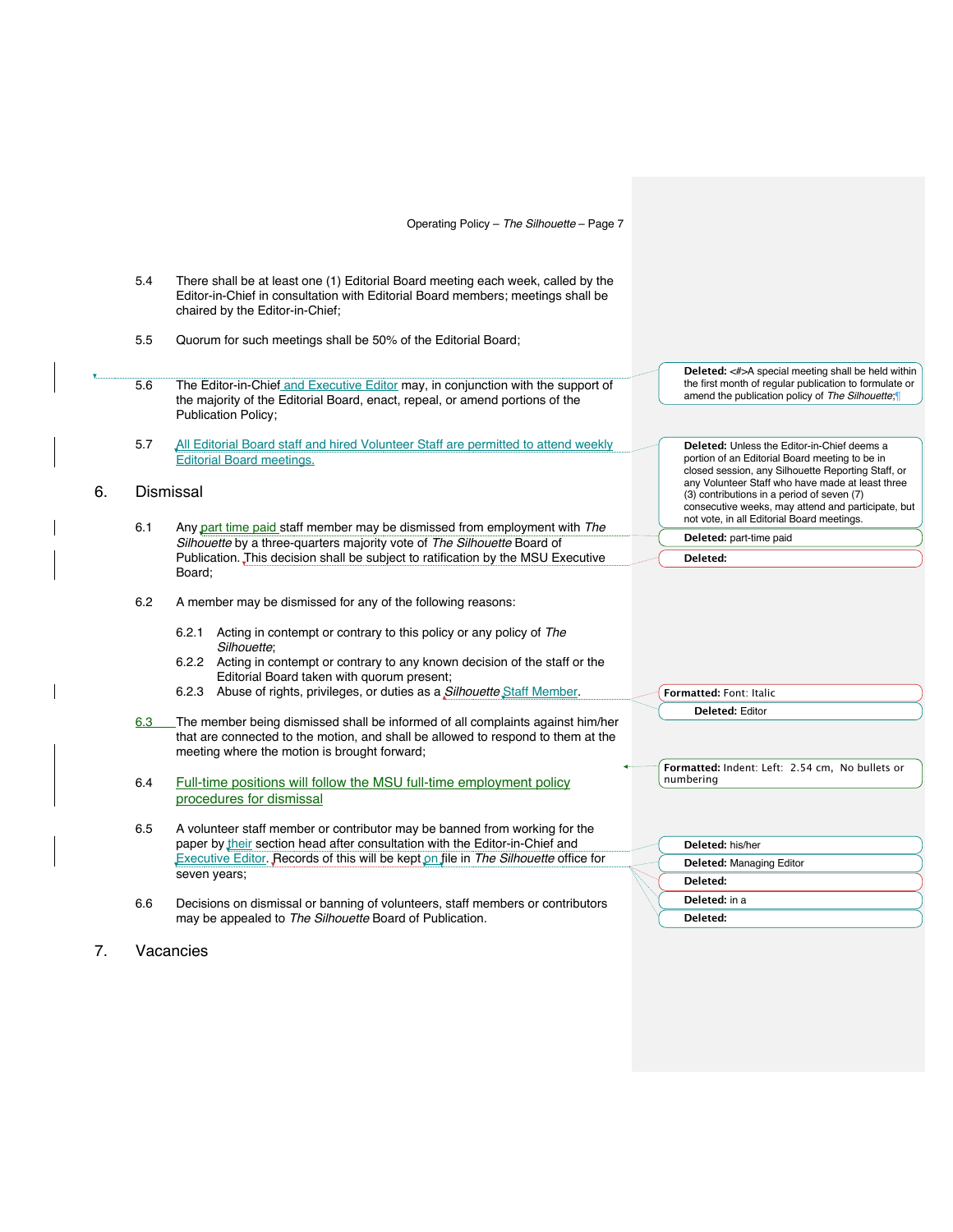|     | 7.1      | In the case of resignation or dismissal, vacancies on the Editorial Board shall be<br>filled accordingly to the following guidelines:                                                                                                                                         |                                                                                                                                                                                                                                                                                                                                                                                                                          | Deleted: s                                                                                                                                                                                                                                      |  |
|-----|----------|-------------------------------------------------------------------------------------------------------------------------------------------------------------------------------------------------------------------------------------------------------------------------------|--------------------------------------------------------------------------------------------------------------------------------------------------------------------------------------------------------------------------------------------------------------------------------------------------------------------------------------------------------------------------------------------------------------------------|-------------------------------------------------------------------------------------------------------------------------------------------------------------------------------------------------------------------------------------------------|--|
|     |          |                                                                                                                                                                                                                                                                               |                                                                                                                                                                                                                                                                                                                                                                                                                          |                                                                                                                                                                                                                                                 |  |
|     |          | 7.1.1                                                                                                                                                                                                                                                                         | If the position of Editor-in-Chief is vacated, it shall be filled accordingly:                                                                                                                                                                                                                                                                                                                                           | Deleted: will                                                                                                                                                                                                                                   |  |
|     |          |                                                                                                                                                                                                                                                                               |                                                                                                                                                                                                                                                                                                                                                                                                                          | <b>Deleted:</b> to this schedule                                                                                                                                                                                                                |  |
|     |          |                                                                                                                                                                                                                                                                               | $7.1.1.1$ A replacement will be hired according to the procedure outlined in<br>Section 4.1.2 of this policy with the appropriate changes to dates                                                                                                                                                                                                                                                                       | Deleted: s                                                                                                                                                                                                                                      |  |
|     |          |                                                                                                                                                                                                                                                                               | and deadlines:<br>7.1.1.2 In the interim, the Executive Editor shall act as Editor-in-Chiet until                                                                                                                                                                                                                                                                                                                        | Deleted: regarding the hiring of the Editor-in-<br>Chief                                                                                                                                                                                        |  |
|     |          |                                                                                                                                                                                                                                                                               | a replacement is found.                                                                                                                                                                                                                                                                                                                                                                                                  | Deleted: .                                                                                                                                                                                                                                      |  |
|     |          |                                                                                                                                                                                                                                                                               |                                                                                                                                                                                                                                                                                                                                                                                                                          | Deleted:                                                                                                                                                                                                                                        |  |
|     |          |                                                                                                                                                                                                                                                                               | 7.1.2 Vacancies in the remaining positions on the Editorial Board will be filled                                                                                                                                                                                                                                                                                                                                         | <b>Deleted: Managing Editor</b>                                                                                                                                                                                                                 |  |
|     |          |                                                                                                                                                                                                                                                                               | according to the appropriate procedures outlined in Section 4 -<br><b>Personnel Selection.</b>                                                                                                                                                                                                                                                                                                                           | Deleted: ; if willing, the position shall be filled<br>by the Managing Editor for the rest of the term<br>of office;                                                                                                                            |  |
| 8.  | Finances |                                                                                                                                                                                                                                                                               |                                                                                                                                                                                                                                                                                                                                                                                                                          | Formatted: Font: Bold                                                                                                                                                                                                                           |  |
|     | 8.1      | The Silhouette shall be a funded service of the McMaster Students Union. As<br>Deleted:<br>such, the MSU shall maintain a regular flow of financing throughout the<br>publication year so as to maintain the normal operation of The Silhouette as<br>defined by this policy; |                                                                                                                                                                                                                                                                                                                                                                                                                          |                                                                                                                                                                                                                                                 |  |
|     | 8.2      | <b>Affairs:</b>                                                                                                                                                                                                                                                               | The <b>Executive Editor, in consultation with</b> The Silhouette Board of Publication,<br>shall draft an annual budget for recommendations to the SRA. It shall include all<br>anticipated operational and capital revenues and expenditures for the various<br>editorial and production departments. Operational and capital funding shall be<br>based on an SRA approved budget, as defined in MSU Bylaw 9 - Financial | Deleted: Editor-in-Chief                                                                                                                                                                                                                        |  |
|     | 8.3      |                                                                                                                                                                                                                                                                               | All business transactions and accounting shall be handled through the MSU                                                                                                                                                                                                                                                                                                                                                | Deleted: 1<br>The following revenues and expenses will be                                                                                                                                                                                       |  |
|     | 8.4      |                                                                                                                                                                                                                                                                               | Accounting Department;<br>The Executive Editor and Editor-in-Chief shall have departmental budget signing<br>authority on all purchases subject to MSU Accounting Department procedures;                                                                                                                                                                                                                                 | determined by the MSU Underground Media + Design<br>Manager; Print Advertising Sales, Internal Advertising<br>Sales, Printing Expense, Ad Commissions, Ad Sales<br>Expense, Bad Debts Expense, and Underground Media<br>+ Design Layout Charge; |  |
|     |          | 8.4.1                                                                                                                                                                                                                                                                         | If the Executive Editor or Editor-in-Chief is not available, the Chair of The                                                                                                                                                                                                                                                                                                                                            | Deleted: co-signing                                                                                                                                                                                                                             |  |
|     |          |                                                                                                                                                                                                                                                                               | Silhouette Board of Publication or General Manager of the MSU shall act                                                                                                                                                                                                                                                                                                                                                  | <b>Formatted</b>                                                                                                                                                                                                                                |  |
|     |          |                                                                                                                                                                                                                                                                               | as a co-signatory.                                                                                                                                                                                                                                                                                                                                                                                                       | Deleted: can                                                                                                                                                                                                                                    |  |
| 9.  |          | <b>Publication Schedule</b><br>9.1                                                                                                                                                                                                                                            |                                                                                                                                                                                                                                                                                                                                                                                                                          | Deleted: 1<br>Individuals ordering bound volumes of The Silhouette<br>shall pay for them in full upon ordering.                                                                                                                                 |  |
|     |          |                                                                                                                                                                                                                                                                               | The annual publication schedule shall be approved by The Silhouette Board of<br>Publication prior to the end of May, in consultation with the Editor-in-Chief and<br><b>Executive Editor.</b>                                                                                                                                                                                                                            | Deleted: and the Manager of the MSU<br>Underground Media + Design.                                                                                                                                                                              |  |
| 10. |          | Amendments                                                                                                                                                                                                                                                                    |                                                                                                                                                                                                                                                                                                                                                                                                                          |                                                                                                                                                                                                                                                 |  |
|     | 10.1     |                                                                                                                                                                                                                                                                               | Editorial Board members of The Silhouette may propose amendments to this<br>policy. Proposed amendments shall be made by a two-thirds majority vote at a                                                                                                                                                                                                                                                                 | Deleted:                                                                                                                                                                                                                                        |  |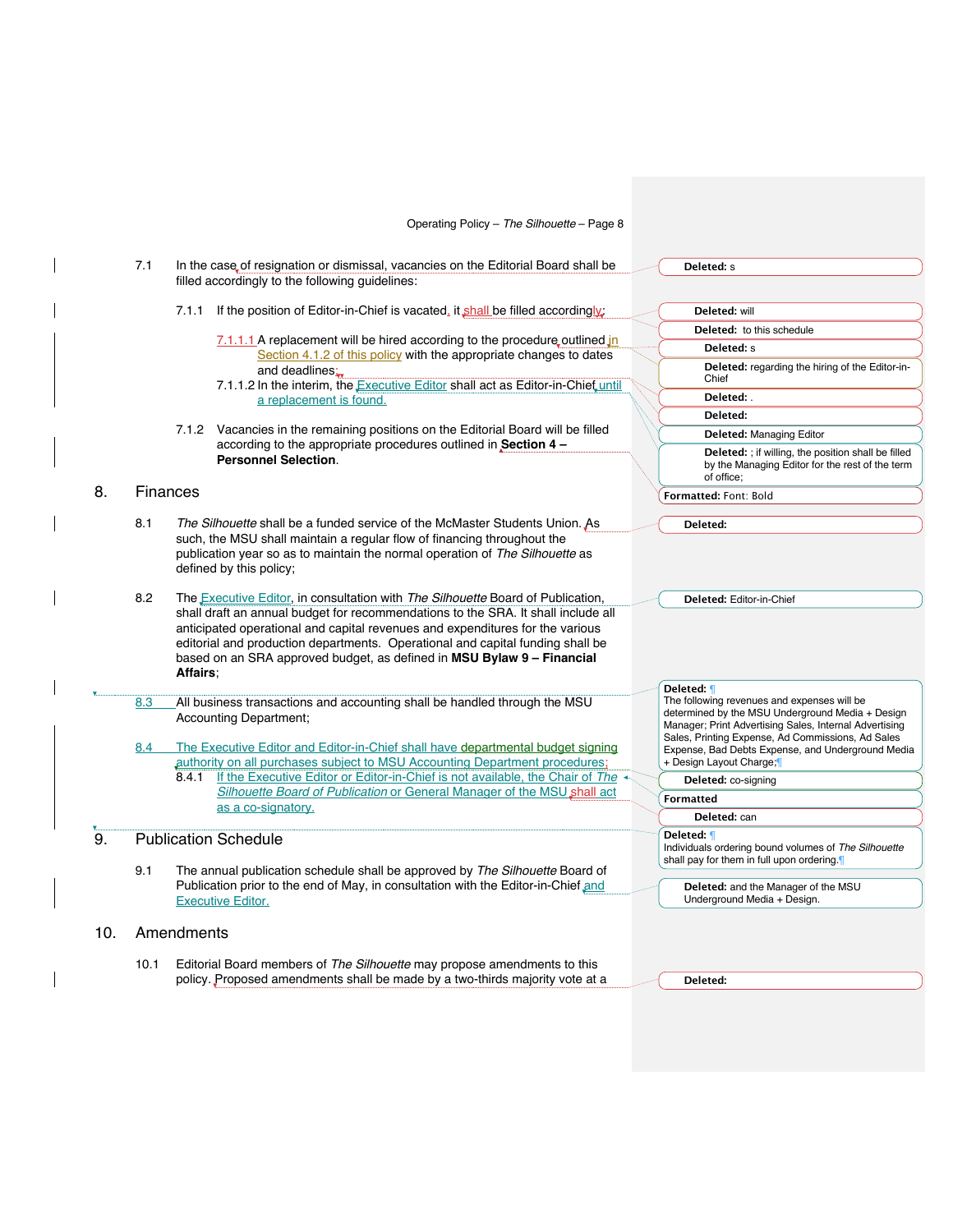|     |      | Operating Policy - The Silhouette - Page 9                                                                                                                                                                                    |                                                     |
|-----|------|-------------------------------------------------------------------------------------------------------------------------------------------------------------------------------------------------------------------------------|-----------------------------------------------------|
|     |      | quorate Board of Publications meeting. Proposed amendments to this policy<br>must be referred to the Student Representative Assembly for approval.                                                                            | Deleted: Executive Board                            |
| 11. |      | <b>External Affiliations</b>                                                                                                                                                                                                  |                                                     |
|     | 11.1 | Any agreement of affiliation with an external or non-MSU organization shall<br>require the following guidelines:                                                                                                              |                                                     |
|     |      | 11.1.1 A majority vote of the Editorial Board;<br>11.1.2 Approval of The Silhouette Board of Publication, which shall advise the<br>Editorial Board while negotiating any such agreement.                                     | Deleted:, and                                       |
| 12. |      | Grievance Application                                                                                                                                                                                                         |                                                     |
|     | 12.1 | Complaints about the content of The Silhouette, including any possible violation<br>of the laws of libel, shall be resolved according to the following guidelines:                                                            |                                                     |
|     |      | 12.1.1 The complainant shall meet with the <b>Executive Editor and Editor-in-Chief</b>                                                                                                                                        | Deleted: Editor-in-Chief                            |
|     |      | to discuss the matter in an attempt to find a mutually satisfactory solution;                                                                                                                                                 | Deleted: and                                        |
|     |      | 12.1.2 Should no mutually satisfactory solution be reached, The Silhouette<br>Board of Publication will review the matter, making certain that the<br><b>Executive Editor, Editor-in-Chief, and complainant are given the</b> |                                                     |
|     |      | opportunity to discuss, explain, or give evidence on the matter;<br>12.1.3 Before a final decision is rendered, The Silhouette Board of Publication                                                                           |                                                     |
|     |      | shall, at the request of the Executive Editor and Editor-in-Chief, and after<br>consultation with the MSU Board of Directors, seek out the opinion of the<br>MSU lawyers;                                                     |                                                     |
|     |      | 12.1.4 After this procedure has been following, The Silhouette Board of                                                                                                                                                       |                                                     |
|     |      | Publication may require The Silhouette to print an apology, correction, or<br>retraction. The decision will be binding on The Silhouette.                                                                                     | Deleted:                                            |
| 13. |      | Code of Ethics                                                                                                                                                                                                                |                                                     |
|     | 13.1 | The Editorial Board, hired Volunteers, and contributors of The Silhouette shall<br>fully realize their personal responsibility for everything submitted for publication                                                       | Deleted: employees, staff members                   |
|     |      | within The Silhouette. They shall not falsify information or documents, nor distort<br>or misrepresent the facts;                                                                                                             | Deleted:                                            |
|     | 13.2 | The Editorial Board, and specifically the Editor of each section, shall recognize<br>their personal responsibility for everything published within The Silhouette;                                                            |                                                     |
|     | 13.3 | The Editorial Board, hired Volunteers, and contributors shall strive to be fair and                                                                                                                                           | <b>Deleted:</b> , each staff member and contributor |
|     |      | accurate in all reporting by seeking out, to the best of their abilities, all points of                                                                                                                                       | Deleted:,                                           |
|     |      | view they deem relevant to the issue being examined, reviewed, and<br>investigated. While pure objectivity is impossible, at all times the reporter shall                                                                     | Deleted:                                            |
|     |      | strive for objectivity, making certain, to the best of their abilities, that all facts,<br>statements, and information is truthful, accurate, and above all, fair;                                                            |                                                     |

 $\begin{array}{c} \hline \end{array}$ 

 $\overline{\phantom{a}}$ 

 $\overline{\phantom{a}}$ 

 $\overline{\phantom{a}}$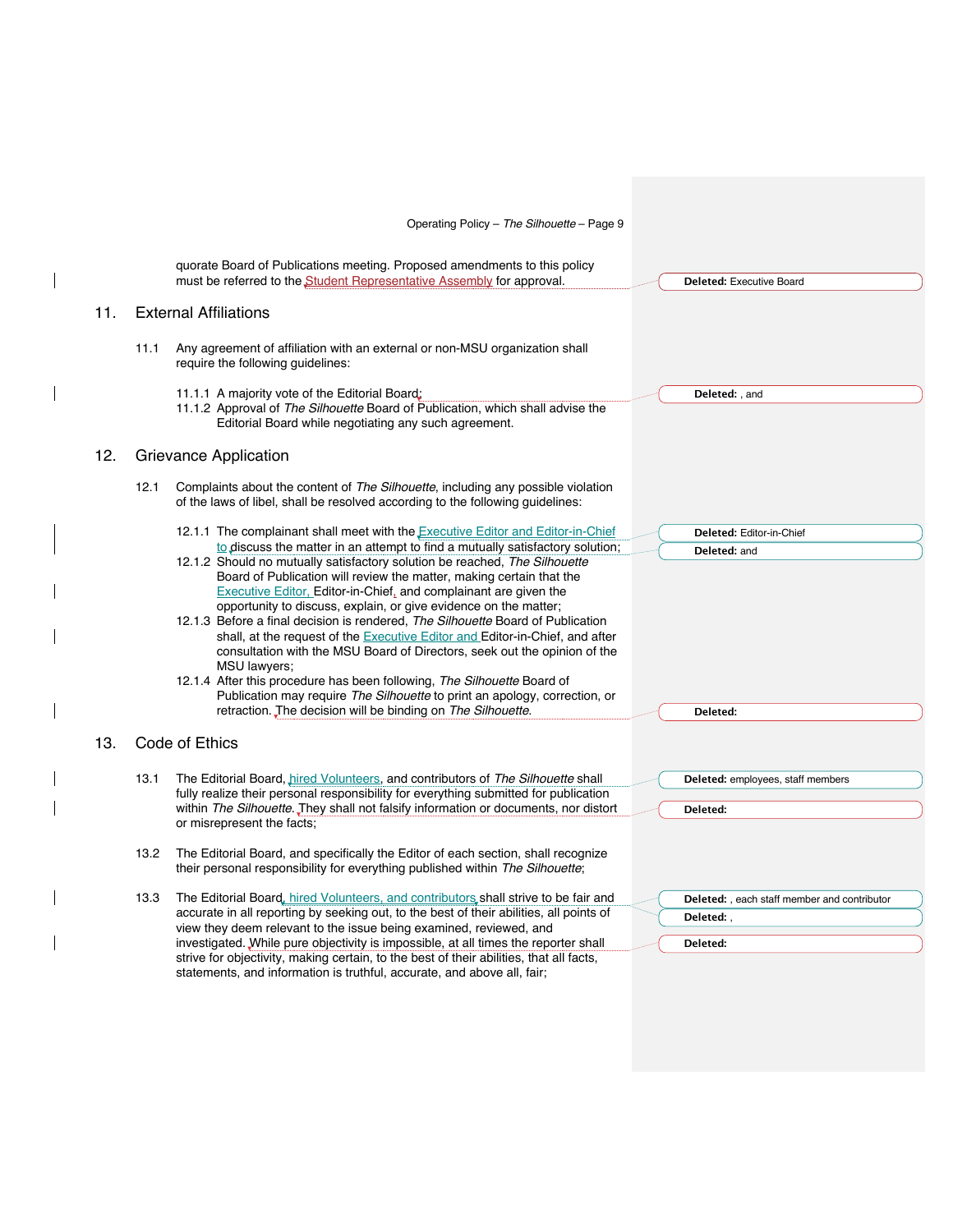13.4 This practice of fairness, accuracy, and truthfulness precludes:

- 13.4.1 Reporting unsubstantiated opinion as fact;
- 13.4.2 Condemning persons or groups by innuendo or hearsay;
- 13.4.3 Distortion of meaning by over-or under-emphasis;
- 13.4.4 Placing facts or quotations out of context;
- 13.4.5 Using headlines not warranted by the text;
- 13.5 The Editorial Board, *hired Volunteers, and contributors of The Silhouette* shall respect all confidences regarding sources of information and private documents, unless this intervenes with the freedom of the press or the need to inform the public on vital matters;
- 13.6 The Editorial Board, hired Volunteers, and contributors of *The Silhouette* shall be familiar with and observe the laws of libel and contempt of court that exist in Canada, and shall observe all international copyright agreements, unless this interferes with the freedom of the press or the need to inform the public on vital matters or principles of fundamental justice;
- 13.7 The Editorial Board, hired Volunteers, and contributors of *The Silhouette* shall be familiar with and operate in accordance with Canadian Press Style;
- 13.8 The Editor of the appropriate section shall rectify *online*, at the first available opportunity, any and all culpable mistakes, misprints, or omissions;
- 13.9 The Editorial Board, *hired Volunteers*, and contributors of *The Silhouette* shall adhere to the Canadian Charter of Rights and Freedoms, and as such, shall not allow bias or prejudice – especially that based on race, sex, sexual orientation, or religion – to have any place in the editorial policy of *The Silhouette*;
- 13.10 The Editorial Board, hired Volunteers, and contributors of *The Silhouette* shall normally identify themselves and their affiliation with *The Silhouette* prior to conducting any formal interviews. They shall conceal their identity and affiliation only when confronted with a barrier to an overriding obligation to inform the public on vital matters or redress a breach of fundamental justice;
- 13.11 The Editorial Board, hired Volunteers, and contributors of *The Silhouette* shall refrain from reporting on matters in which they deem themselves to be in direct conflict of interest. Reporters shall not be directly involved in the planning or execution of any event of incident on which they are reporting, nor shall they benefit directly from the results of any action, production, event, or incident on which they are reporting. They should strive to disclose all such conflicts of interest to other editors and members of the staff, and specifically to the Editorin-Chief and the Editor of the appropriate section;
- 13.12 Any conflicts arising between privacy and the McMaster community's right to know about the conduct of vital matters shall be judged, in the first instance by

**Deleted:** employees, staff members, and contributors

**Deleted:** employees, staff members, and

**Formatted:** List Paragraph, No bullets or numbering

**Deleted:** in print

**Deleted:** employees, staff member **Deleted:** s,

**Deleted:** employees, staff members, and contributors

**Deleted:** and staff members

**Deleted:**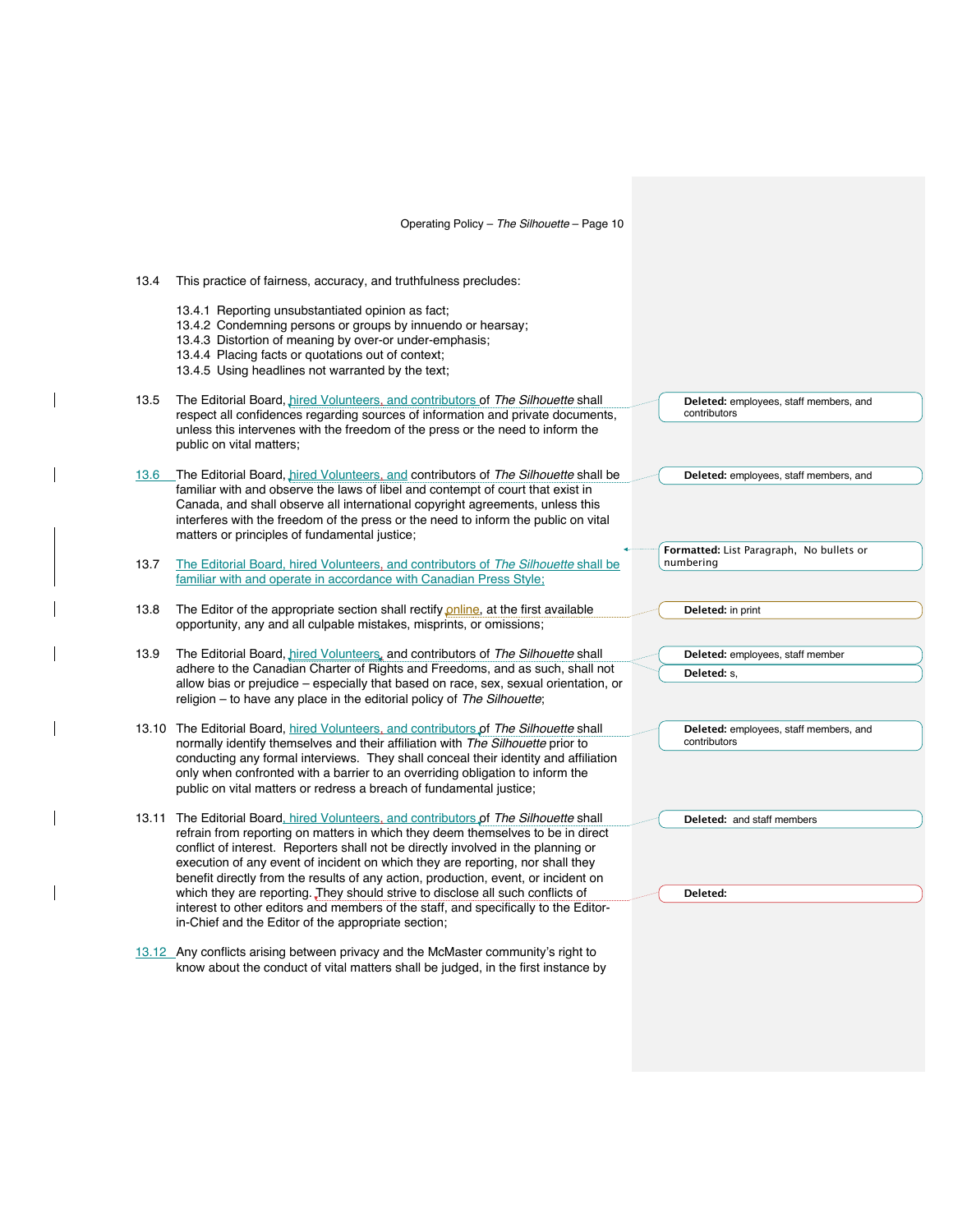the Editor-in-Chief<u>, Executive Editor</u>, and, if deemed necessary or prudent, by the Editorial Board as a whole.

13.13 The Editorial Board, hired Volunteers, and contributors of *The Silhouette* shall review all documented internal policies regarding Editorial practices prior to their position start date.

**Formatted:** List Paragraph, No bullets or numbering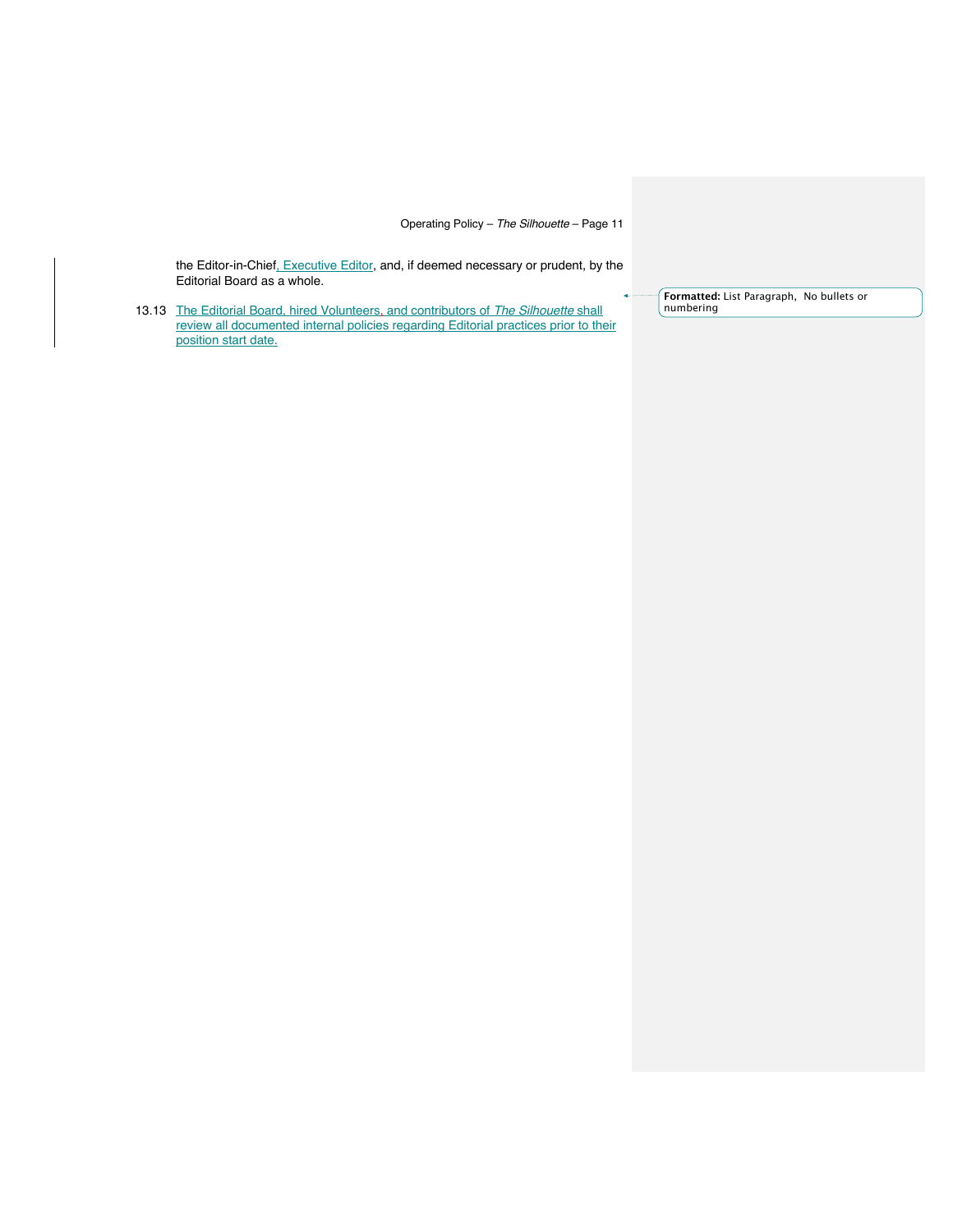| Page 3: [1] Deleted  | Daniela Stajcer, Executive Assistant                               | 1/14/22 3:35:00 PM |  |
|----------------------|--------------------------------------------------------------------|--------------------|--|
|                      |                                                                    |                    |  |
| Page 3: [1] Deleted  | 3.1.1.1<br>Daniela Stajcer, Executive Assistant                    | 1/14/22 3:35:00 PM |  |
|                      |                                                                    |                    |  |
| Page 3: [1] Deleted  | 3.1.1.2<br>Daniela Stajcer, Executive Assistant                    | 1/14/22 3:35:00 PM |  |
|                      |                                                                    |                    |  |
|                      | 3.1.1.3                                                            |                    |  |
| Page 3: [2] Deleted  | <b>Andrew Mrozowski</b><br>11/8/21 8:00:00 PM                      |                    |  |
| Page 3: [3] Deleted  | Daniela Stajcer, Executive Assistant                               | 1/14/22 3:35:00 PM |  |
|                      |                                                                    |                    |  |
| Page 3: [3] Deleted  | Daniela Stajcer, Executive Assistant                               | 1/14/22 3:35:00 PM |  |
|                      |                                                                    |                    |  |
|                      | 3.1.1.3.2                                                          |                    |  |
|                      | Page 3: [4] Formatted Andrew Mrozowski 11/8/21 8:01:00 PM          |                    |  |
|                      | Indent: Left: 5.08 cm, Hanging: 1.92 cm, Tab stops: Not at 6.35 cm |                    |  |
| Page 3: [5] Deleted  | <b>Andrew Mrozowski</b><br>11/8/21 8:01:00 PM                      |                    |  |
| Page 3: [6] Deleted  | Daniela Stajcer, Executive Assistant                               | 1/14/22 3:34:00 PM |  |
|                      |                                                                    |                    |  |
|                      | 3.1.1.3.3                                                          |                    |  |
| Page 3: [6] Deleted  | Daniela Stajcer, Executive Assistant                               | 1/14/22 3:34:00 PM |  |
|                      | 3.1.1.3.4                                                          |                    |  |
| Page 3: [7] Deleted  | Andrew Mrozowski<br>11/8/21 8:02:00 PM                             |                    |  |
|                      | 3.1.1.3.5                                                          |                    |  |
|                      | Page 3: [8] Formatted Andrew Mrozowski 11/8/21 8:03:00 PM          |                    |  |
|                      | Indent: Left: 3.81 cm, No bullets or numbering                     |                    |  |
| Page 3: [9] Deleted  | Daniela Stajcer, Executive Assistant                               | 1/14/22 4:26:00 PM |  |
|                      |                                                                    |                    |  |
|                      | Daniela Stajcer, Executive Assistant                               |                    |  |
| Page 3: [9] Deleted  |                                                                    | 1/14/22 4:26:00 PM |  |
|                      | 3.1.1.5                                                            |                    |  |
| Page 3: [10] Deleted | Daniela Stajcer, Executive Assistant                               | 1/14/22 3:37:00 PM |  |
|                      | 3.1.1.5.1                                                          |                    |  |
| Page 3: [10] Deleted | Daniela Stajcer, Executive Assistant                               | 1/14/22 3:37:00 PM |  |
|                      |                                                                    |                    |  |
| Page 3: [11] Deleted | 3.1.1.5.2<br>Daniela Stajcer, Executive Assistant                  | 1/14/22 3:37:00 PM |  |
|                      |                                                                    |                    |  |
|                      | 3.1.1.5.3                                                          |                    |  |
| Page 3: [11] Deleted | Daniela Stajcer, Executive Assistant                               | 1/14/22 3:37:00 PM |  |
|                      | 3.1.1.5.4                                                          |                    |  |
| Page 3: [11] Deleted | Daniela Stajcer, Executive Assistant                               | 1/14/22 3:37:00 PM |  |
|                      | 3.1.1.5.5                                                          |                    |  |
| Page 3: [11] Deleted | Daniela Stajcer, Executive Assistant                               | 1/14/22 3:37:00 PM |  |
|                      |                                                                    |                    |  |
|                      | 3.1.1.5.6                                                          |                    |  |